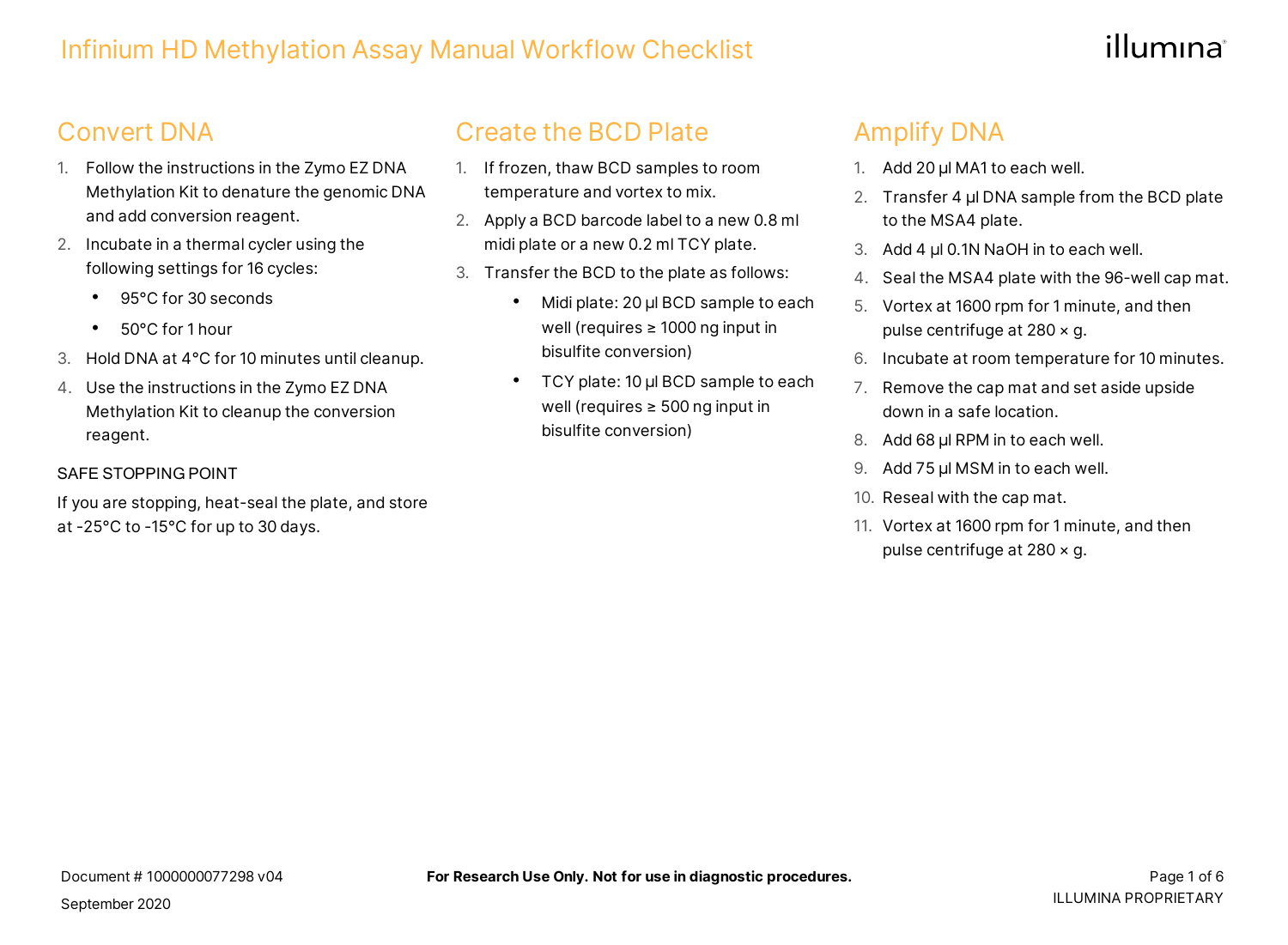# illumına

# Incubate DNA

1. Incubate the MSA4 plate for 20–24 hours at 37°C.

# Fragment DNA

- 1. Pulse centrifuge the plate at  $280 \times g$ .
- 2. Add 50 μl FMS to the MSA4 plate.
- 3. Reseal with the cap mat.
- 4. Vortex at 1600 rpm for 1 minute, and then centrifuge at 280 × g for 1 minute.
- 5. Incubate at 37° C for 1 hour.

#### SAFE STOPPING POINT

If you are stopping, seal the plate, and store at - 25°C to -15°C for up to 24 hours.

### Precipitate DNA

- 1. Add 100 μl PM1 to the MSA4 plate.
- 2. Reseal with the cap mat.
- 3. Vortex the plate at 1600 rpm for 1 minute.
- 4. Incubate at 37° C for 5 minutes.
- 5. Pulse centrifuge at 280 × g for 1 minute.
- 6. Set the centrifuge at 4°C.
- 7. Remove and discard the cap mat.
- 8. Add 300 μl 100% 2-propanol to each well.
- 9. Apply fresh cap mats.
- 10. Invert the plate 10 times to mix.
- 11. Incubate in a refrigerator set at 4°C for 30 minutes.
- 12. Centrifuge at 3000 x g at 4°C for 20 minutes.
- 13. Immediately remove the plate from the centrifuge.
- 14. Make sure that a blue pellet is present.
- 15. Remove and discard the cap mat.
- 16. Quickly invert the plate and drain the supernatant.
- 17. Firmly tap until all wells are free of liquid.
- 18. Place the plate on the tube rack for 1 hour at room temperature.
- 19. Make sure that a blue pellet is still present.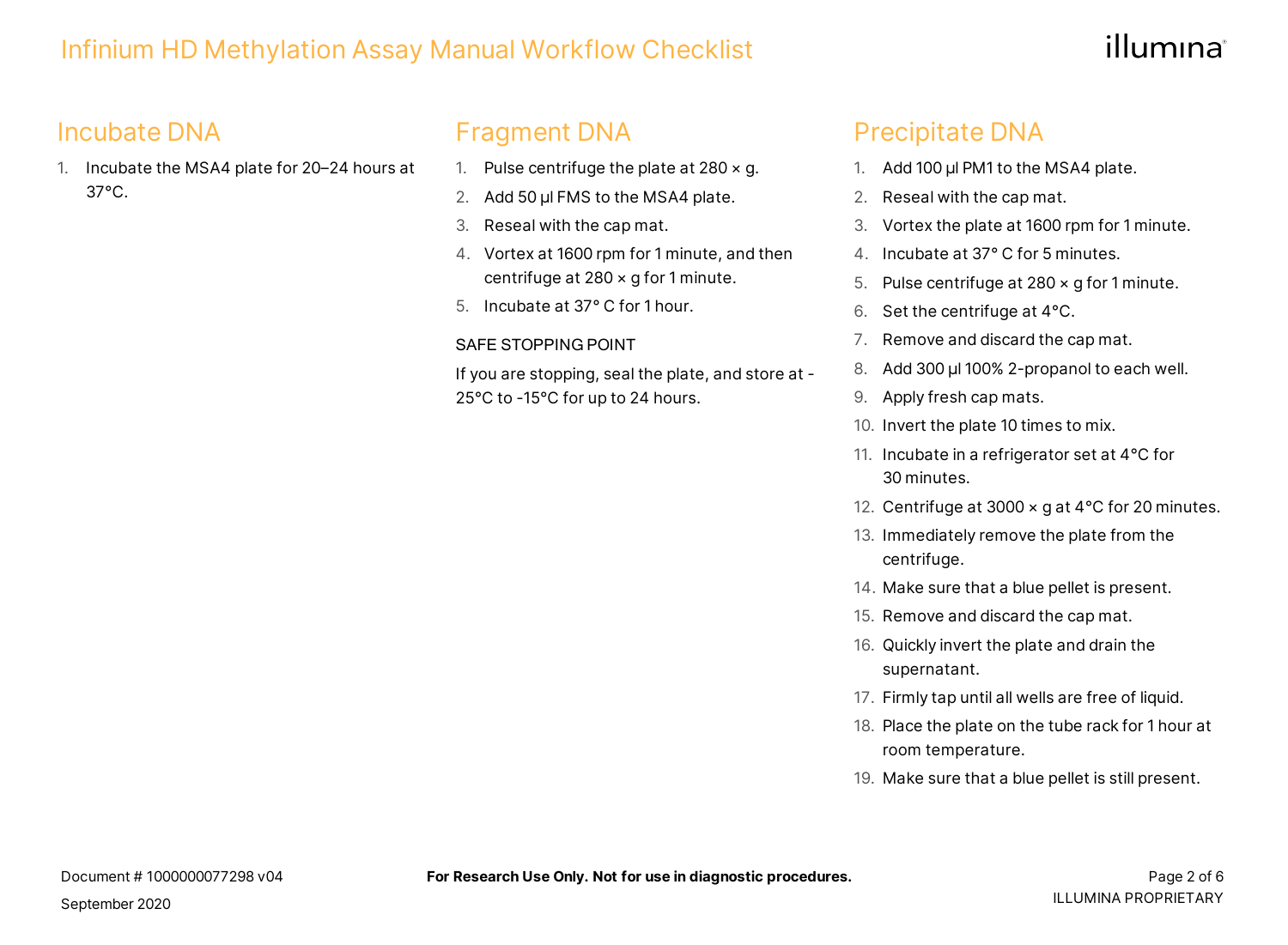# illumına

#### SAFE STOPPING POINT

If you are stopping, seal the plate, and store at - 25°C to -15°C for up to 24 hours.

### Resuspend DNA

- 1. Add 46 µl RA1 per well.
- 2. Apply a foil heat seal.
- 3. Incubate at 48°C for 1 hour.
- 4. Vortex at 1800 rpm for 1 minute.
- 5. Pulse centrifuge at 280 × g.

#### SAFE STOPPING POINT

If you are stopping, seal the plate, and store at - 25°C to -15°C for up to 24 hours.

# Hybridize DNA to the BeadChip

- 1. Incubate the MSA4 plate at 95° C on the heat block for 20 minutes.
- 2. Cool at room temperature for 30 minutes.
- 3. Pulse centrifuge at  $280 \times g$ .
- 4. Place the gasket into the hybridization chamber.
- 5. Add 400 µl PB2 to the top and bottom wells.
- 6. Immediately cover the chamber with the lid.
- 7. Remove the BeadChips from packaging. Hold BeadChips by the ends, away from the sample inlets.
- 8. Place each BeadChip into an insert.
- 9. Transfer samples to the BeadChip as follows:
	- 8x1 BeadChips: 26 µl each sample
	- 12x1 BeadChips: 15 µl each sample
- 10. Wait for the DNA to disperse.
- 11. Inspect the loading port for excess liquid.
- 12. If excess liquid is not present, add leftover sample.
- 13. Store RA1 at -25°C to -15°C.
- 14. Load the inserts into the hybridization chamber.
- 15. Place the lid on the chamber and secure with the metal clamps.

September 2020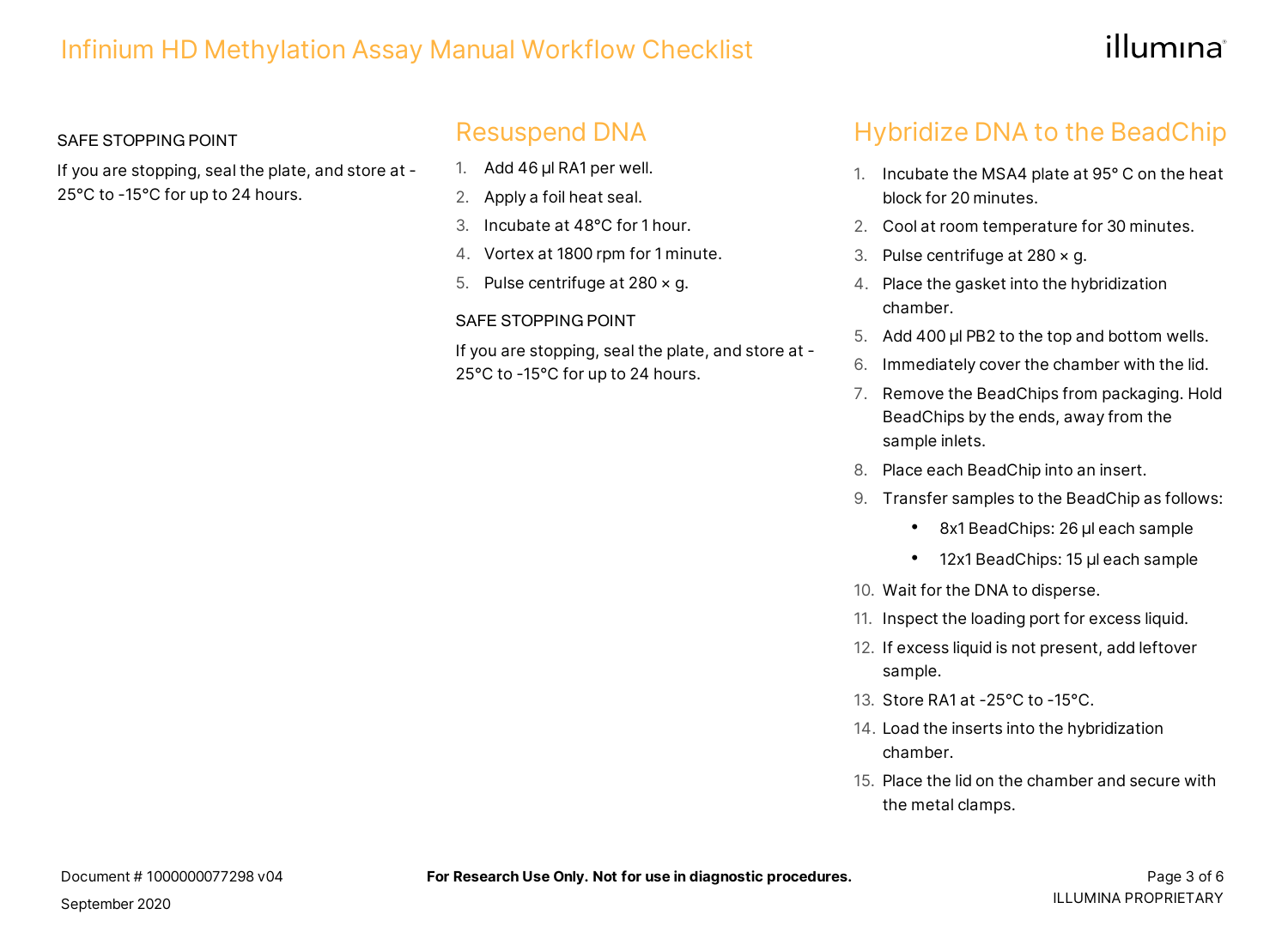# illumına

- 16. Place the chamber into the preheated Illumina Hybridization Oven.
- 17. Incubate at 48°C for 16–24 hours.
- 18. Store RA1 at -25°C to -15°C.

Prepare for Next Day

- 1. Add 330 ml fresh 100% EtOH to the XC4 bottle.
- 2. Leave the bottle upright on the lab bench overnight.

### Wash BeadChips

- 1. Submerge the wash rack in the PB1 wash.
- 2. Remove the hybridization insert.
- 3. Remove the BeadChips.
- 4. Remove the cover seals from the BeadChips.
- 5. Place the BeadChips into the submerged wash rack.
- 6. Move the wash rack up and down for 1 minute.
- 7. Move the wash rack to the next PB1 Wash.
- 8. Move the wash rack up and down for 1 minute.
- 9. Confirm that you are using the correct Infinium glass back plates and spacers.
- 10. Fill the BeadChip alignment fixture with 150 ml PB1.
- 11. For each BeadChip, place one black frame into the BeadChip alignment fixture.
- 12. Place each BeadChip into a black frame.
- 13. Place a *clear* spacer onto the top of each BeadChip.
- 14. Place the alignment bar onto the alignment fixture.
- 15. Place a clean glass back plate on top of each clear spacer.
- 16. Secure each flow-through chamber assembly with metal clamps.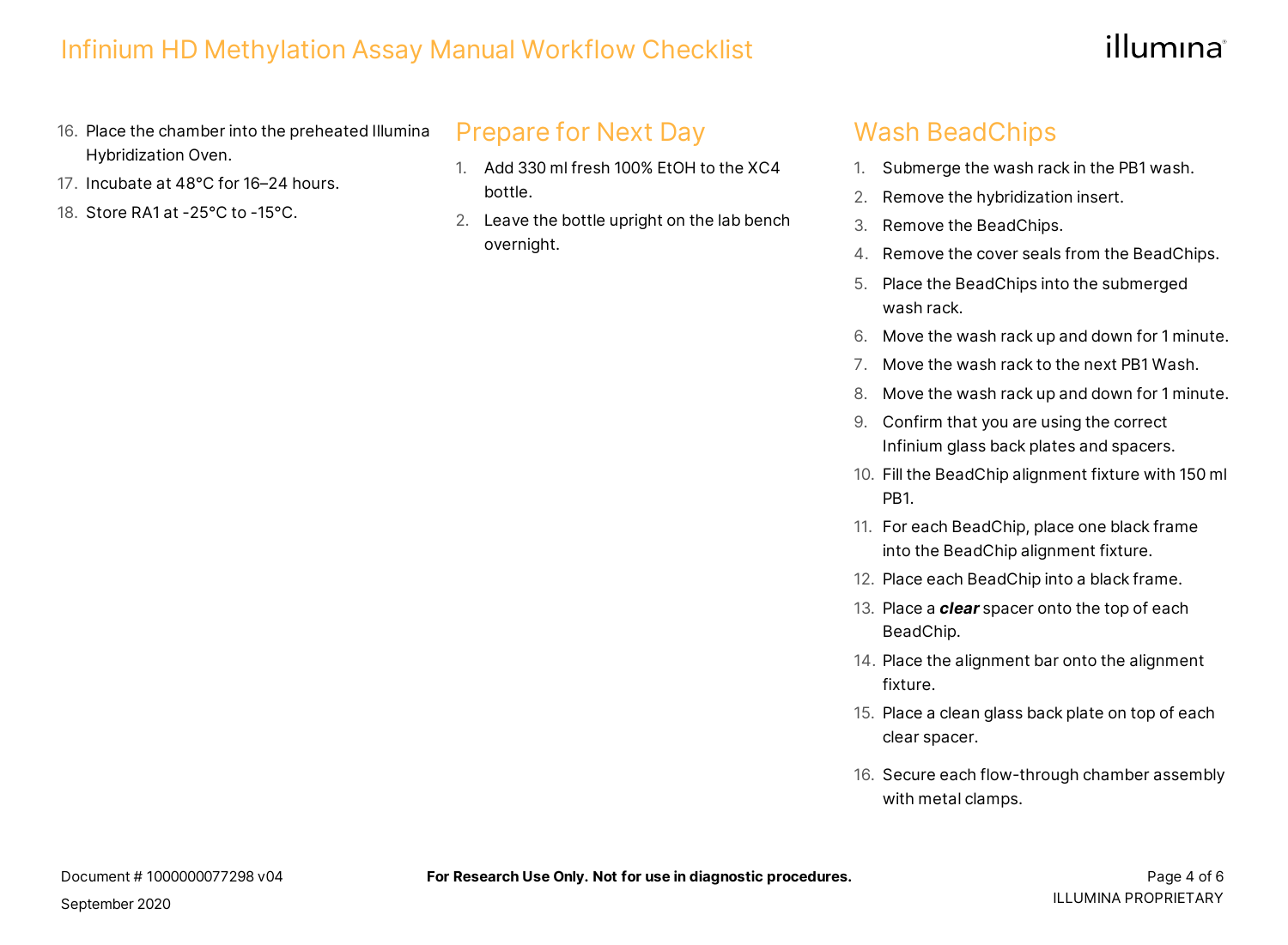# illumına

- 17. Remove the assembled flow-through chamber from the alignment fixture.
- 18. Trim the spacers from each end of the assembly.
- 19. Leave assembled flow-through chambers on the lab bench.
- 20. Wash the hybridization chamber reservoirs with DI H2O.

### Extend and Stain BeadChips

- 1. Fill the water circulator.
- 2. Turn on the water circulator and set the temperature to 44°C.
- 3. When the chamber rack reaches 44°C, place the flow-through chamber assemblies into the chamber rack.
- 4. Fill the reservoir of each flow-through chamber as follows.
	- a. 150 µl RA1. Incubate for 30 seconds. Repeat 4 times.

### [\_] 1 [\_] 2 [\_] 3 [\_] 4 [\_] 5

- b. 450 µl XC1. Incubate for 10 minutes.
- c. 450 µl XC2. Incubate for 10 minutes.
- d. 200 µl TEM. Incubate for 15 minutes.
- e. 450 µl 95% formamide/1 mM EDTA. Incubate for 1 minute. Repeat once.

 $\lceil$  1  $\lceil$  1  $\lceil$  2

- f. Incubate 5 minutes.
- g. Set the the chamber rack temperature to the temperature indicated on the STM tube.
- h. 450 µl XC3. Incubate for 1 minute. Repeat once.

#### $\lceil$  1  $\lceil$  1  $\lceil$  2

5. Wait for the chamber rack to reach the correct temperature.

- 6. If imaging the BeadChip immediately after the staining process, turn on the scanner.
- 7. Fill the reservoir of each flow-through chamber as follows.
	- a. 250 µl STM. Incubate for 10 minutes.
	- b. 450 µl XC3. Incubate for 1 minute. Repeat once.

### $\Box$  1  $\Box$  2

- c. Wait 5 minutes.
- d. 250 µl ATM. Incubate for 10 minutes.
- e. 450 µl XC3. Incubate for 1 minute. Repeat once.

### $[$ [] 1  $[$   $]$  2

- f. Wait 5 minutes.
- g. 250 µl STM. Incubate for 10 minutes.
- h. 450 µl XC3. Incubate for 1 minute. Repeat once.

### $\lceil$  1  $\lceil$  1  $\lceil$  2

- i. Wait 5 minutes.
- 250 µl ATM. Incubate for 10 minutes.
- k. 450 µl XC3. Incubate for 1 minute. Repeat once.
- $\Box$  1  $\Box$  2
	- l. Wait 5 minutes.
	- m. 250 µl STM. Incubate for 10 minutes.
	- n. 450 µl XC3. Incubate for 1 minute. Repeat once.

#### **For Research Use Only. Not for use in diagnostic procedures.** The example of the same page 5 of 6

Document # 1000000077298 v04